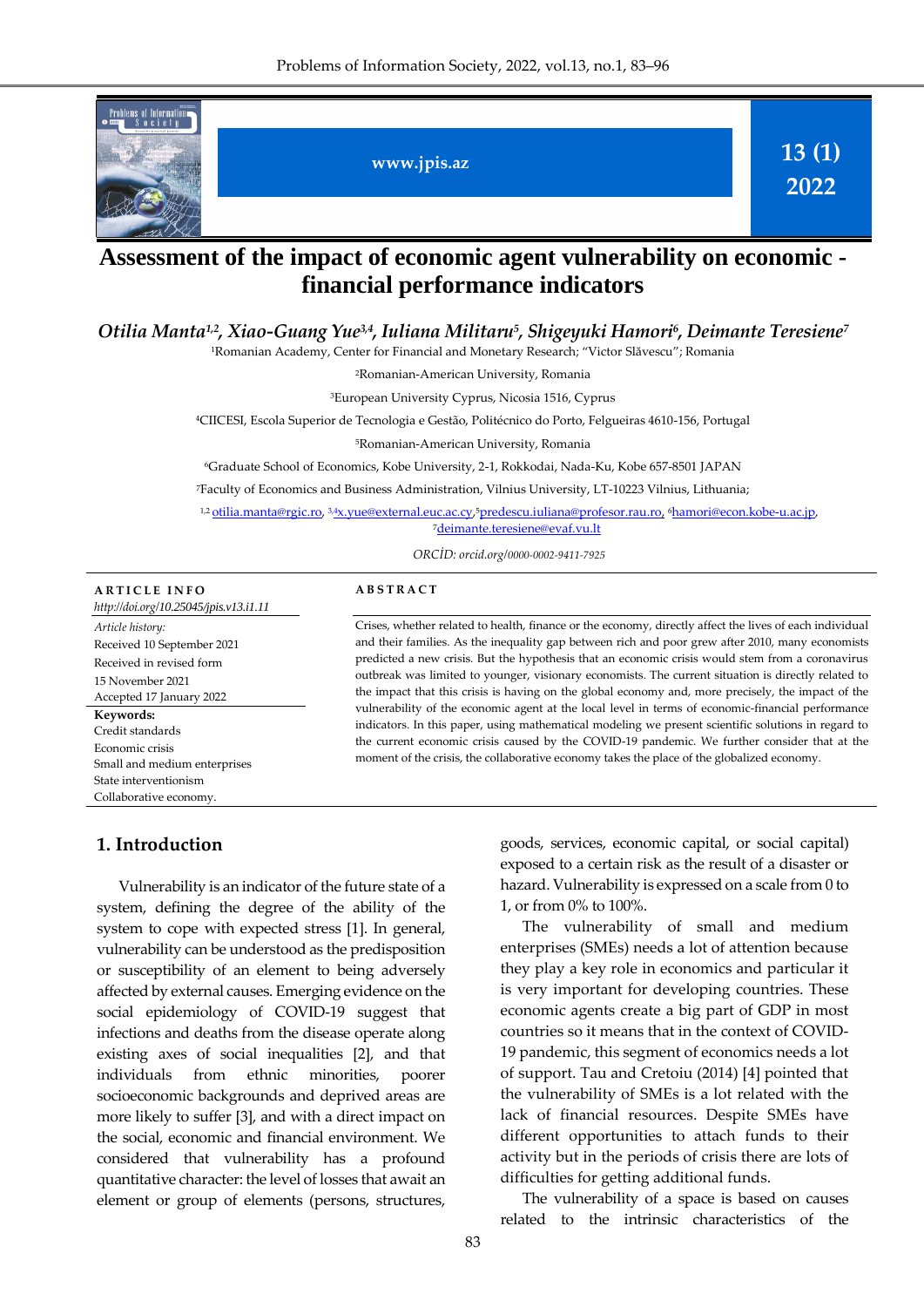phenomenon; economic causes, such as material wellbeing and reserves; and socio-psychological causes, from administrative organization to mass psychology. The extent to which these three aspects combine defines the complex vulnerability of a space. However, it is not clear how existing intersecting inequalities at the socio-economic level could influence the short- and long-term consequences of the pandemic. The widespread introduction of physical deterrence measures that keep people in their homes, including blocking households, selfisolating high-risk people, and closing schools and jobs. This situation has led to concerns about financial, physical, and psychological effects, as well as the potential for widening social and health inequalities [5]. Some characteristics of the economic agent have become increasingly important for well-being, such as access to a safe garden or outdoor space, technology and internet connectivity [2], and the lack of congestion of economic agents, especially since, in the given circumstances, these factors are less likely to be mitigated by interactions with school, work, and community contexts [6, 7].

Some social groups are more vulnerable than others, depending on gender, age, physical condition, and other factors. In addition, vulnerability is closely linked to the socio-economic position of an individual or group, with wealthy individuals and groups maintaining access to the reserves needed to cope with disaster, perseverance, and recovery.

#### **2. Literature review**

There is no universally accepted formula for the quantitative characterization of vulnerability, much less health, and economic vulnerability. Moreover, its relative character is one of the identifying characteristics of vulnerability. Recently, leading public health experts have argued that vulnerabilities at the individual level could interact to lead to poorer health outcomes during the COVID-19 crisis [8]. We know from the literature on health inequalities that health status is more common among those suffering from other social deprivations, such as poorer housing, overcrowding, financial insecurity, and social exclusion [9, 10]. Therefore, self-isolation can have a negative impact on other dimensions of disadvantage, not only for "extremely vulnerable" people but also for members of the economic operator or their communities. A much larger proportion of the population could be considered "at high risk", suffering from chronic conditions that are likely to cause complications of COVID-19 [2], such as severe respiratory diseases. Intersectionality approaches

emphasize how combinations of characteristics can aggravate possible social and health outcomes [11] and that are interdisciplinary connected to the sectoral economic environment, a condition of an employee can have direct implications in the activity of an economic agent, thus creating vulnerabilities. At the economic operator level, some economists do not include economic vulnerability to infectious disease threats in their assessments, and this is due to the lack of easily available and digestible input data to inform this analysis [12]. The infectious nature of COVID-19 has led some to tout the pandemic as a "great equalizer," a systemic disadvantage that limits the economic activity of almost everyone regardless of social locations [5]. Emerging evidence, however, begins to challenge this view.

Different authors point that the COVID-19 pandemic differs a lot, comparing with other crises. Parisi (2020) revealed that despite a strong shock on different sectors, the economy was not attacked so much as in periods of other crises. Gene and Adelson (2020) [8] also pointed that COVID-19 crisis was different if we compare it with 2008-2009 financial crisis. The main reason is that this time we have effect on all the economy with quite different effects in different sectors. During the financial crisis we had different reasons, and the most was affected housing sector and financial institutions.

Given their greater human capital, job stability, and employability, better-educated people tend to exhibit higher economic resilience in the face of a social shock [13, 14].

In this study, using ICT and mathematical modeling, we investigate the financial vulnerability of the economic agent as they are defined by the fact that, in essence, finances are generated entirely at the microeconomic level within the economic agent's relationship with his environment. Our goal is to demonstrate that finance is not a product of the economic agent, but a result of its confrontation with the environment, so a relational essence, implicitly the importance of intersecting vulnerabilities and company structure to mitigate the consequences of the crisis.

# **3. Methodology**

The research methodology in this article consists of two major parts as the whole research is divided into two stages.

*First stage*

Firstly, at the first stage, in order to substantiate the research method, we use content analysis of literature. Our procedures are based on factual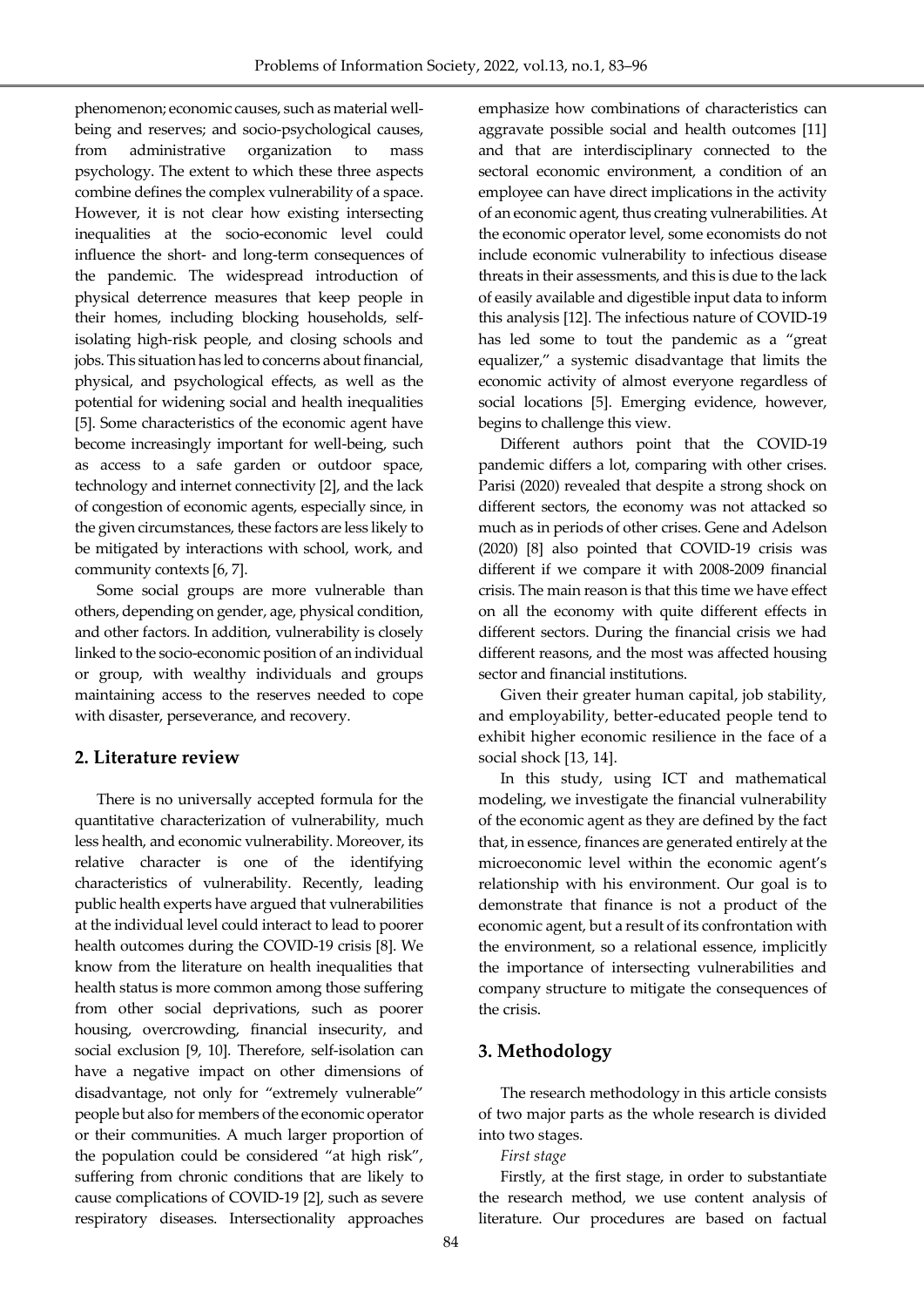analysis (intensive documentation at the level of specialized literature existing locally and internationally) and use international databases as well as databases and existing scientific materials in the libraries of specific institutes in Romania. In particular, the methodology draws on scientific articles published by specialized research networks, articles published in various journals and specialized books relevant in the field of reference. The data was processed to provide an overall analytical picture of the most important changes taking place both globally and in the European Union. These changes are considered representative for understanding the phenomena, particularly with regard to this period of health, economic, and financial crises.

The models used in this study are based on the coefficients that express the influence of vulnerability on the company's performance indicators and that are used in simplified models for optimizing vulnerabilities in the context of current and future challenges. For the use of such models, we evaluated performance and vulnerability according to certain criteria, respectively: the size of the companies, the sector of activity, the financial situation of the company, and others.

*Second stage*

At the second stage, we tried to focus on the credit transmission channel as a support tool for SME. For that purpose, we used pooled time series, cross-section data.

We stated a hypothesis:

H – Commercial banks support economic agent – SME in the period of COVID-19 pandemic through the credit transmission channel.

Firstly, we use analytical graphs, such as boxplot, to identify the main tendencies of loan demand in the euro area SMEs segment. Box and whisker diagram helps to summarize the distribution of data showing the centering and spread of the data set [12]. Boxplot helps to identify third quartile, mean, median, first quartile and outliers.

To check the main hypothesis, we used panel data regression models, cluster analysis, descriptive statistics.

The main equation of panel data regression model is as follows (formula 1):

$$
Y_{i,t} = \alpha_i + \beta_1 X_{1i,t} + \beta_2 X_{2,i,t} + \dots \beta_k X_{k,i,t} + u_{i,t}
$$
 (1)

where Y – dependent variable, X – independent variable,  $\alpha$ , β–coefficients, i, t – indices for individuals and time, k – number of independent variables, u - error term.

In this research, we applied independently pooled ordinary least squares (OLS) regression model and fixed effects model. The OLS variation concludes that every section of data is homogeneous. The latter fact can be explained that every data section is explained in the same manner. So, there is no one-off characteristic in a data set, and there is not found universal effects in time series data. In case of fixed effects model, we try to identify heterogeneity among diverse data series. We made an assumption that each cross section is able to have its own intercept which does not change its value during the moment of analysis. In this case, the error term varies non-stochastically per each set of data and period. At the last step, we had to identify which of the panel regression model is better for our data. For this purpose, we used probability value, decision criterion and tested the hypothesis using Hausman test and Wald test.

In order to check if the fixed effects model is suitable for the data set, we used F test (formula 2).

$$
F = \frac{(R_{FE}^2 - R_{CC}^2)/(N-1)}{(1 - R_{FE}^2)/(NT - N - k)} \sim F(N-1, NT - N - k)
$$
 (2)

To test our hypothesis, we analyzed euro area banking sector data using European Central Bank quarterly Bank lending survey. For the data consistency, we used the period from 2015 Q2 to 2020 Q4.

All the variables we have chosen for this research are explained in table 1.

# **4. Results and Discussion**

Solutions to reduce the degree of vulnerability in companies' financial policies are currently limited, especially in the current context of the COVID-19 crisis. In our study, we tried to maintain a balance in putting aside a solution that is informed by a perspective growth and consists of choosing a surplus of financial capacity to respond to the increase in the volume of outflows, being a classic process, and responding to vulnerabilities. Another solution presented aims to eliminate the risk (even that posed by the health crisis) and, to a greater or lesser extent, to avoid investments.

The economic agent behaves idly in an inertial environment. In a changing environment the economic agent, through selectivity and adaptability, no longer behaves inertially. The agent may be vulnerable insofar as it is not compatible with the system of relationships in which it must interact. The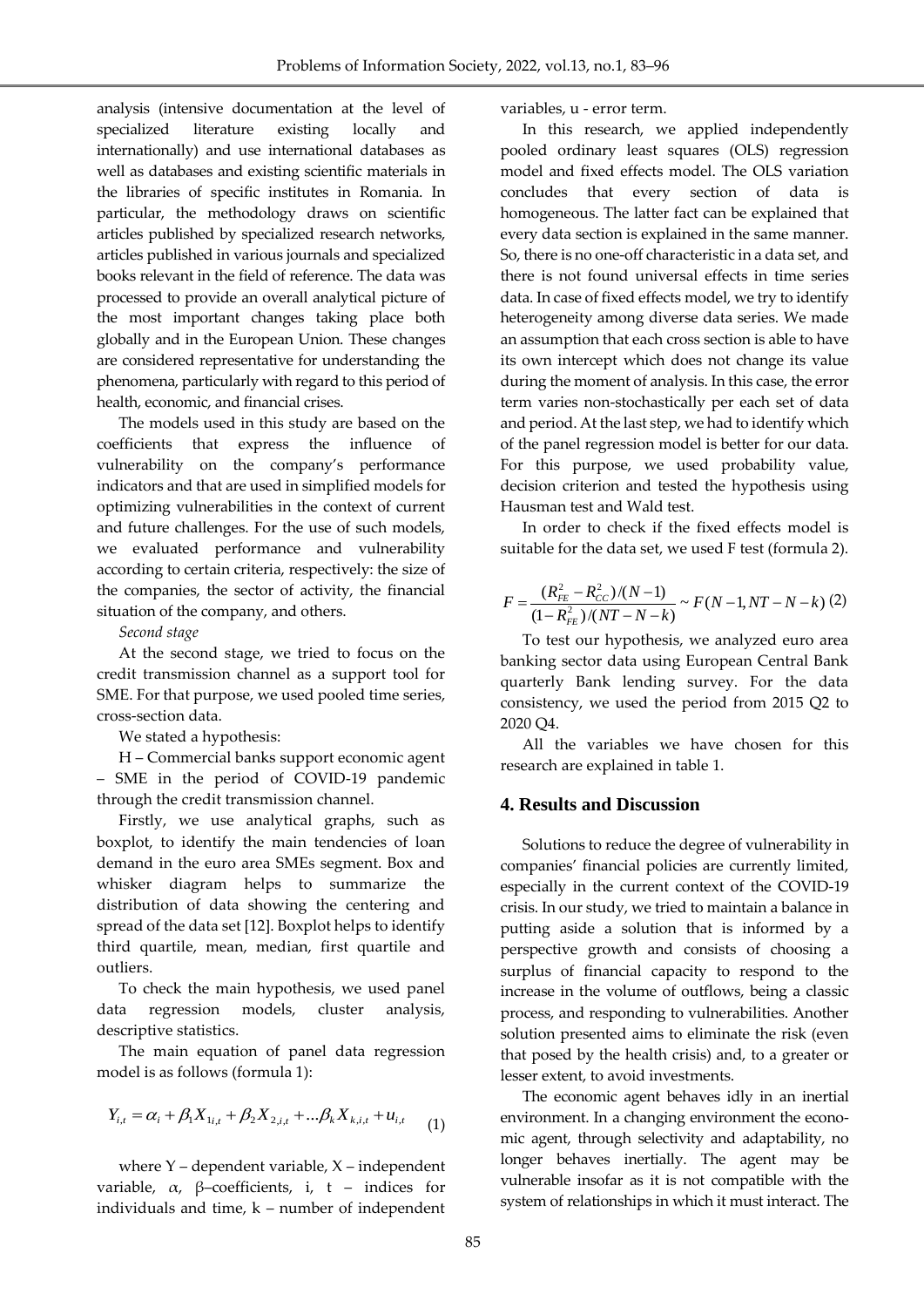process of changing the environment—in this case, the financial environment—has to offer the economic agent another relational field in which the economic agent can perceive and correctly assimilate the change of its financial component. Otherwise, financial inequalities manifested among others will appear through the low quality of financial services and financial blockages as an expression of the economic agent's high vulnerability to change.

The forms under which financial vulnerability manifests inequalities are diverse, with a variety of typological criteria. While some forms are directly determined by the financial environment, others are generated by the perception of the economic agent regarding environmental changes. Some forms of financial vulnerability have a reduced temporality, other forms are manifested over a much longer duration. And while some forms are specific to the financial structure, other forms are confined to financial flows.

This diversity in the forms of financial vulnerability, however, represents hypotheses of the same forms of manifestation of the economic agent through selectivity and adaptability to a changing economic environment. These forms represent ways of participation by the economic agent in both their change and the change of environment.

Additionally, the forms of financial vulnerability can be viewed through the lens of the management system. From this perspective, they are directly related to the behavior or the attitude of the decision maker.

The most significant forms of vulnerability are related to the following types of financial management:

| Variable     | Description                                                                                                                           |
|--------------|---------------------------------------------------------------------------------------------------------------------------------------|
| <b>GEA</b>   | Impact of general economic activity, Net percentage<br>(frequency of tightened minus that of eased or reverse)                        |
| <b>AAMF</b>  | Impact of ability to access market financing, Net percentage<br>(frequency of tightened minus that of eased or reverse)               |
| <b>RCD</b>   | Impact of risk on the collateral demanded, Net percentage<br>(frequency of tightened minus that of eased or reverse)                  |
| <b>BRT</b>   | Impact of bank's risk tolerance, Net percentage (frequency<br>of tightened minus that of eased or reverse)                            |
| <b>DBWDI</b> | Backward looking three months, Diffusion index                                                                                        |
| <b>DBWNP</b> | Backward looking three months, Net percentage (frequency<br>of tightened minus that of eased or reverse)                              |
| <b>DFWDI</b> | Forward looking three months, Diffusion index                                                                                         |
| <b>DFWNP</b> | Forward looking three months, Net percentage (frequency of<br>tightened minus that of eased or reverse)                               |
| <b>SBWDI</b> | Supply (credit standards) Backward looking three months,<br>Diffusion index                                                           |
| <b>SBWNP</b> | Supply (credit standards) Backward looking three months,<br>Net percentage (frequency of tightened minus that of eased<br>or reverse) |
| <b>SFWDI</b> | Supply (credit standards) Forward looking three months,<br>Diffusion index                                                            |
| <b>SFWNP</b> | Supply (credit standards) Forward looking three months, Net<br>percentage (frequency of tightened minus that of eased or<br>reverse)  |

**Table 1.** Description of variables

The causes, effects, and influences of the forms of vulnerability characteristic of financial management

are confined to dimensional coordinates by which each form of the vulnerability can be defined, and which are commensurate so that their negative or positive potential can be identified in the change.

a. The structural dimension highlights the financial status of the economic agent faced with one or more forms of vulnerability in the scope of financial management.

Balance structures, corrected and adapted to financial analyses, can provide relevant information in financial vulnerability analysis. The correlated analysis of the various structural modules, as well as the determination of financial vulnerability rates on this basis, can provide an understanding of the mechanisms while allowing the elaboration of any programs to mitigate or absorb the impact of the managerial vulnerability in the process of change. Thus, various macroeconomic and microeconomic models were adopted to study the economic vulnerability [15].

b. The functional dimension highlights the movements, flows, and financial circuits affected or not affected by the vulnerability.

| Table 2. Country code |                |  |  |
|-----------------------|----------------|--|--|
| Country               | Code           |  |  |
| Austria               | 1              |  |  |
| Belgium               | $\overline{2}$ |  |  |
| Cyprus                | 3              |  |  |
| Germany               | 4              |  |  |
| Estonia               | 5              |  |  |
| Spain                 | 6              |  |  |
| Finland               | 7              |  |  |
| France                | 8              |  |  |
| Greece                | 9              |  |  |
| Ireland               | 10             |  |  |
| Italy                 | 11             |  |  |
| Lithuania             | 12             |  |  |
| Luxembourg            | 13             |  |  |
| Latvia                | 14             |  |  |
| Malta                 | 15             |  |  |
| Netherlands           | 16             |  |  |
| Portugal              | 17             |  |  |
| Slovenia              | 18             |  |  |
| Slovakia              | 19             |  |  |

The economic environment—namely it's normative, institutional, and instrumental components determines in a decisive way the financial flows and circuits of the economic agent, loading them under the conditions of a nonpermissive environment with new vulnerabilities. The functional dimension allows for the revealing of the restriction of some financial flows and the expansion of others (especially those generated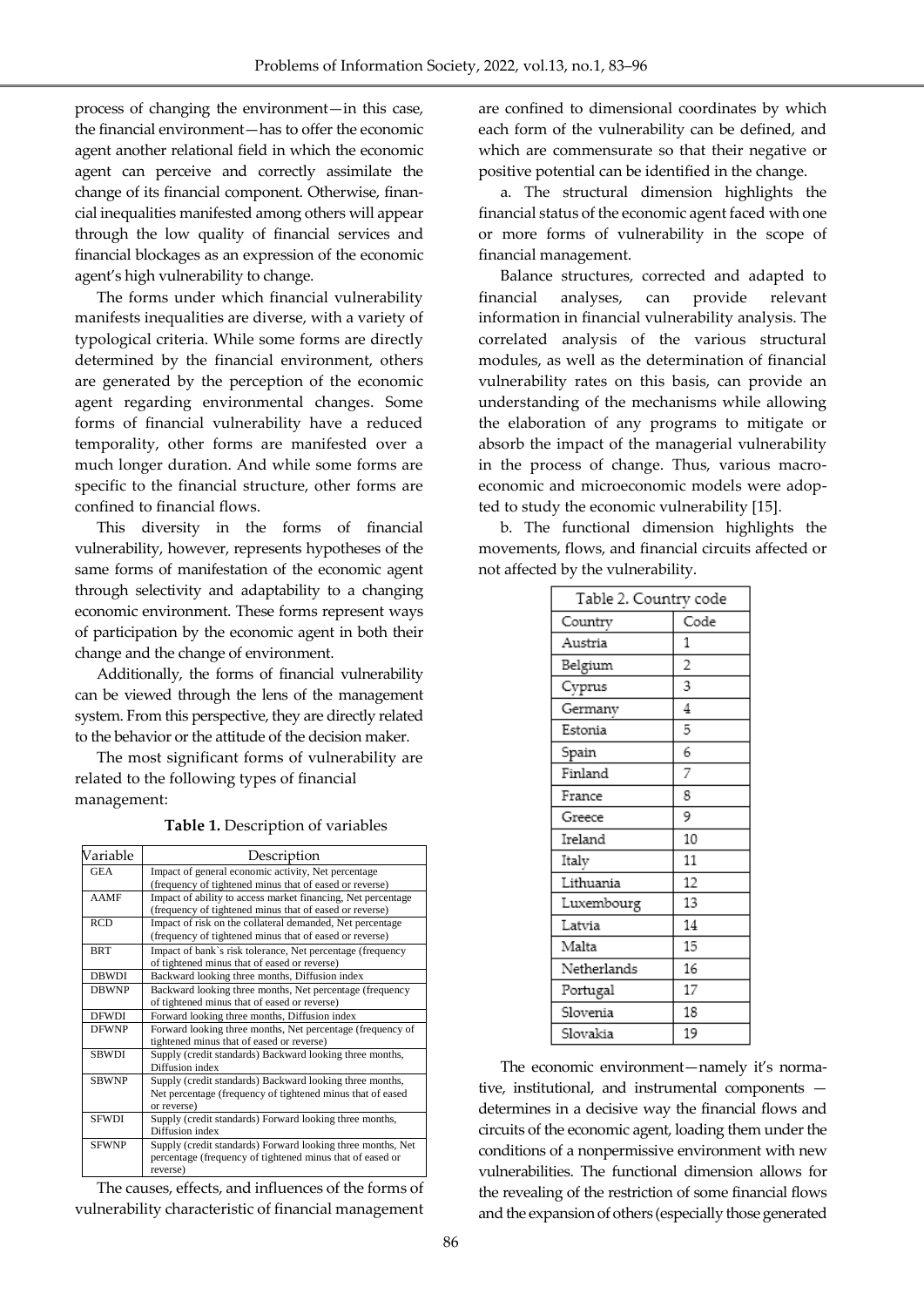by the commercial flows); the tightening of some financial circuits in the conditions of the deterioration of the banking circuits; and the financial flows necessary for the functioning of the market economy.

c. The behavioral dimension, directly detectable at the management level, implies the existence of a way of perceiving the change.

The first two dimensions offer a coordination plan for defining and measuring the vulnerability of financial management as an oriented relation of the economic agent with the environment, predetermining the forms of financial vulnerability. The behavioral dimension highlights the process of sedimentation of the vulnerability in the behavior of the economic agent, which can become a carrier and generator of some forms of financial vulnerability.

d. The temporal dimension allows the operationalization of the measure of the duration of the vulnerability and of the discrepancies between the different forms of the financial management vulnerability and the temporal desynchronization. Through this time dimension, speeds (possible rates of change at the microeconomic level) can be appreciated.

Financial costs increase much faster than increasing the volume of activity, compared to a time interval 1.2.

#### *4.1. Economic Agent Vulnerability and Behavior Towards the Financial Crisis*

From the manager's point of view, vulnerability is an element that can prevent the company from achieving its institutional objectives, especially in the conditions brought on by globalization.

The weakness of the organization is a negative aspect for itself and for the economic environment in which it operates, and it is necessary to remedy this weakness in the shortest possible time because it can easily degenerate into a threat that subsequently engenders an interruption of activity.

The vulnerability of the company can be temporary or permanent, depending on the degree of difficulty of the problem. It can be at the internal or external level of the organization. But it can be overcome, depending on the factors that determine this vulnerability. The weaknesses of the organization are usually under managerial control, but in the absence of efficient (timely and correct) management, the respective elements are degraded to a status that prevents the company from gaining or maintaining a competitive advantage.

Internal vulnerability is defined as a weakness that blocks the company from obtaining an advantage by exploiting an external opportunity. It should be specified that some vulnerabilities of the company can be ameliorated.

The determinants of a company's weaknesses include:

• The excessive costs necessary for some activities of the company relative to the financial resources held;

• Limits to material resources, which can be an impediment if there is no proper management of the resources;

• Inaccessibility of new technologies;

• Lower service offerings; and

• Lack of experience of business owners with external factors over which they have no control (new competitors, lack of suppliers, or staff turnover).

*4.2. Influences of the External Environment on the Vulnerability of the Economic Agent*

Vulnerability means that the economic entity cannot withstand a phenomenon or event which has an impact on its financial situation. We believe that because of the difficulties a company faces vulnerability cannot be easily overcome, if at all.

#### **a) Company characteristics**

*4.2.1. The function of the number of employees and turnover (RSPSME, 2020):* [14]

• A microenterprise has up to 9 employees with a net annual turnover or assets up to 2 million euros.

• A small business has between 10 and 49 employees and realizes a net annual turnover or has total assets of up to 10 million euros, equivalent in lei.

• A medium enterprise has between 50 and 249 employees and realizes a net annual turnover of up to 50 million euros, equivalent in lei, or has total assets that do not exceed the equivalent in lei of 43 million euros.

*4.2.2. The company's relationship with other companies related to the capital or voting rights held or the right to exercise a dominant influence:*

• Autonomous, if it holds less than 25% of the share capital or voting rights (any of which is greater) in one or more companies, or if one or more companies do not own more than 25% of the share capital or the voting rights of the company in question.

Partner companies, if major financial partnerships are made with other companies without one of the companies having direct or indirect control over the other. Partner companies are enterprises that are not classified as related companies and between which the following relationship exists: the company (upstream) owns, individually or jointly with one or more related companies, 25% or more of the share capital or the rights of the vote of another enterprise.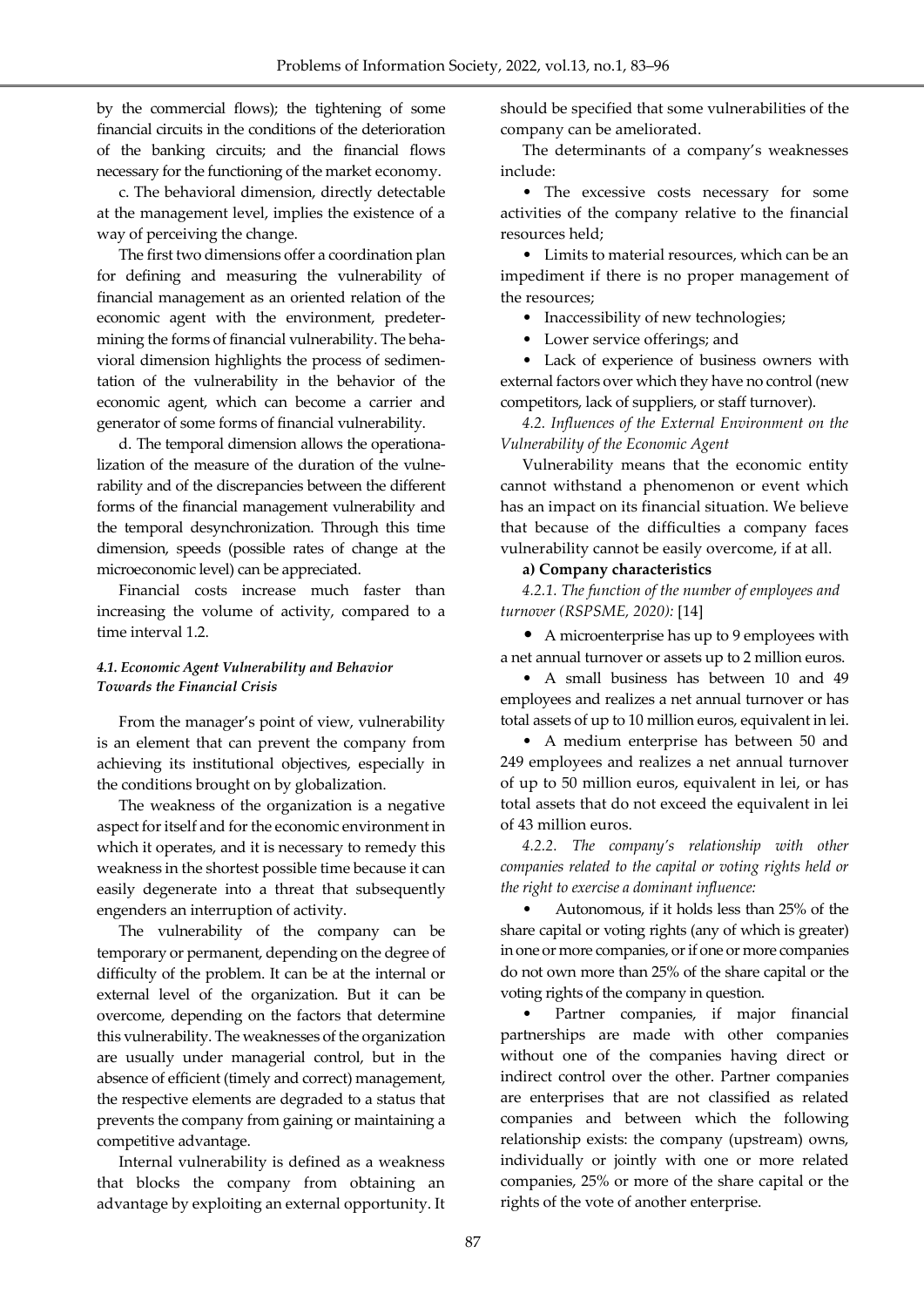## *4.2.3. The fields of activity:*

- Agricultural enterprises
- Industrial enterprises
- Commercial enterprises
- Service providers

• Financial, credit, and insurance (organizations that offer these services).

*4.2.4. The working time in the calendar year:*

- Enterprises that operate throughout the year
- Seasonal enterprises

The company has weaknesses if, despite a large number of employees, the staff is not competent or lacks motivation or teamwork; turnover is below the level forecast; assets are impaired; or other limitations are in place.

# **b) Health of the economic agent**

This is mainly reflected by the levels of the following economic-financial performance indicators: turnover and profit; rates of profitability, liquidity, and solvency; and balance status. These indicators must have positive values that are satisfactory for the management of the company. The degree of indebtedness must be low and there must be positive performance indicators.

The organization is vulnerable if it has debts and is unable to pay them; if liquidities are not enough; if costs related to various processes of production, sale, and delivery are too high; or if resources are limited.

# **c) Company field of activity**

The field of activity is a key factor in the vulnerability of the company because of its location; the involvement of the state through various taxes and duties; the sectors in which a company operates; and unpredictable events such as drought, floods, and natural disasters.

The sectors in which the company operates can include industry, construction, commerce, transport, and services. Vulnerability can be present in any of these economic branches.

The financial structure of an entity, reflected in the balance sheet, varies according to the field of activity in which it operates.

In industry the structure varies depending on the nature and duration of technological processes, with capital as the goal of optimized production flows. The longer the production cycle, the more the entity must have in funds for necessary investments, important storage, and absorption of the important expenses involved in this cycle (especially personnel costs).

In trade and distribution activities the value of total assets at the balance sheet level is less important, but inventories are significant. Supplier credit is frequently used by the company, a particularly easy cash flow option for activities at the company level.

In principle, there is no template structure for the balance of some economic entities. The particularities of the activity of each can be identified at the company level by identifying significant variations in these balances on a caseby-case basis.

Additionally, economic growth or recession may distort how the balance sheet structure reflects objective reality at the level of the analyzed business.

The vulnerability of the organization is an essential factor in the evolution of its performance level. The organization can be highly vulnerable, with its profitability compromised beforehand as well as becoming newly vulnerable in certain sectors of activity. In rare cases, there are strong companies that either do not have weaknesses (in this sense, we consider that there is no company currently on the market that does not have any weaknesses or that cannot maintain or increase their performance despite pre-existing or new weaknesses.

We consider  $β$  the coefficient that expresses the influence of vulnerability on the performance indicators of the company, with positive values between 0 and 1 (or 0–100%), β [0; 1].

So:

 $\beta$  = 0 when the firm is not vulnerable; and

 $β = x-value$  when the vulnerability has an impact on the company.

The closer  $\beta$  is to the value 1, the more vulnerable the company is, the market activity is compromised, and the credibility is affected.

For example, note that:

P = level of performance indicator (e.g., economic profitability), and  $X =$  vulnerabilities; and

 $I = P/X$  and represents a rate or impact ratio as a measure of performance influenced by vulnerabilities.

Thus, for each type of vulnerability, the situation will be assessed and analyzed according to the typology of companies (characteristics, fields of activity, and financial situation of the company).

 $β ∈ [0; 1]$ , broken down into intervals [0; 0.4]; [0.5; 0.7], [0.8; 1].

This means:

I  $\epsilon$  [0; 0.4] – performance is not affected by the impact of the respective vulnerability;

I  $\epsilon$  [0.5; 0.7] – performance is influenced by the vulnerability to an acceptable level; and

I  $\epsilon$  [0.8; 1]—the impact of vulnerability on performance is strong and negative, the values are negative, and the company is declining.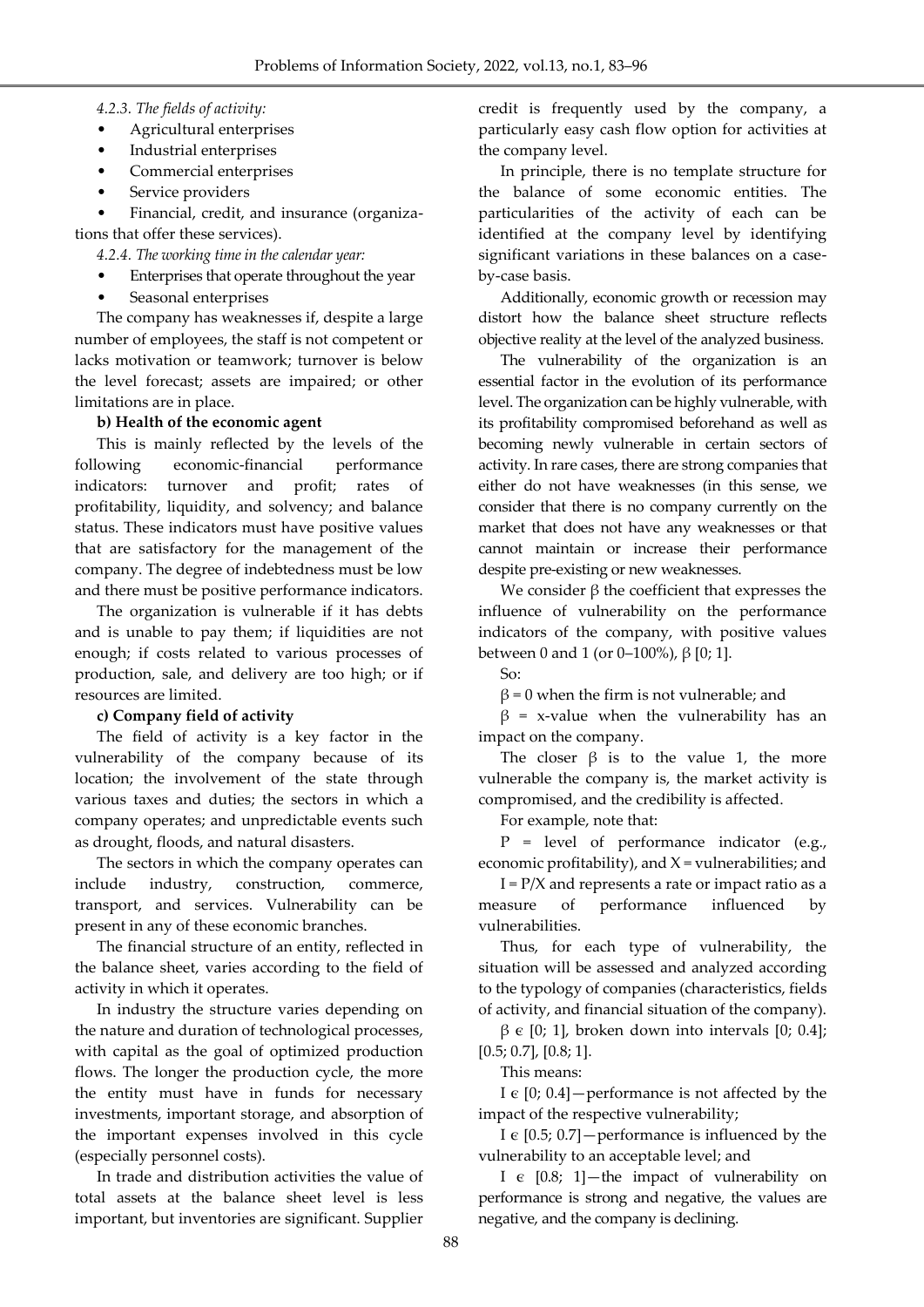We are assuming X1 is late in paying bills. *a) By characteristics:* **Table 3.** Performance and Vulnerability According to Company Characteristics

| I = Economic profitability or<br>late payment of bills | [0:0.4] | [0.5; 0.7] | [0.8;1] |
|--------------------------------------------------------|---------|------------|---------|
| Microenterprises                                       |         |            |         |
| Small enterprises                                      |         |            |         |
| Medium enterprises                                     |         |            |         |

*b) According to the financial situation of the company:*

## **Table 4.** Performance and Vulnerability According to the Financial Situation of the Company

| I = Economic profitability or | [0; 0.4] | [0.5; 0.7] | [0.8; 1] |
|-------------------------------|----------|------------|----------|
| late payment of bills         |          |            |          |
| Poor financial situation      |          |            |          |
| Satisfactory financial        |          |            |          |
| situation                     |          |            |          |
| Good financial situation      |          |            |          |

*c) By field of activity:*

**Table 5.** Performance and Vulnerability by Field of Activity

| I = Economic profitability or | [0; 0.4] | [0.5; 0.7] | [0.8; 1] |
|-------------------------------|----------|------------|----------|
| late payment of bills         |          |            |          |
| Agriculture                   |          | ×          | st.      |
| Construction                  |          | ×          |          |
| Industry                      |          | ×          |          |
| Trade                         |          |            |          |
| Services                      |          |            |          |

If the vulnerability is of type X2 (poor access to credit), then credit lines are granted by banks:

*a) By characteristics:*

#### **Table 6.** Performance and Vulnerability According to the Financial Situation of the Company

| I = Economic profitability or<br>poor access to credit | [0;0.4] | [0.5; 0.7] | [0.8;1] |
|--------------------------------------------------------|---------|------------|---------|
| Microenterprises                                       |         |            |         |
| Small enterprises                                      |         |            |         |
| Medium enterprises                                     |         |            |         |

*b) According to the financial situation of the company:*

## **Table 7.** Performance and Vulnerability According to the Financial Situation of the Company

| I = Economic profitability or | [0;0.4] | [0.5; 0.7] | [0.8;1] |
|-------------------------------|---------|------------|---------|
| poor access to credit         |         |            |         |
| Microenterprises              |         |            |         |
| Small enterprises             |         |            |         |
| Medium enterprises            |         |            |         |

*c) By field of activity:*

## **Table 8.** Performance and Vulnerability According to the Financial Situation of the Company

| I = Economic profitability<br>or late payment of bills | [0;0.4] | [0.5; 0.7] | [0.8;1] |
|--------------------------------------------------------|---------|------------|---------|
| Agriculture                                            |         |            | s       |
| Construction                                           |         |            | s       |
| Industry                                               |         |            | s       |
| <b>Services</b>                                        |         |            | s       |

In conclusion, small to midsize enterprises (SMEs) are strongly influenced by vulnerability especially in crisis conditions—and decreasing values of the economic-financial performance indicators represent an impediment to the development of SMEs.

The determinants of the weaknesses of enterprises are related to the fields of activity of the companies and their financial status, size, and turnover.

Additionally, vulnerability of the company is caused by the obstacles of the current financial crisis, particularly those which cannot be overcome or removed.

The difficulties faced by SMEs can be classified into two categories: those related to production (lack of capital, lack of credit, difficulty of payment, lack of qualified employees, lack of technology, and lack of raw materials) and those related to demand (lack of solvency demand, strong competition, low market prices, lack of notoriety, and lack of ability to use marketing tools).

According to our research, the main obstacles for companies are as follows:

Decrease in domestic demand;

Excessive taxation and bureaucracy;

 $\checkmark$  Delays in payment of invoices from private companies;

High cost of loans;

 $\checkmark$  Inflation and the relative instability of the national currency;

 $\checkmark$  limited access to loans;

Evolution of the legislative framework and political changes.

#### *4.3. Definition of SMEs given by the European Commission*

According to Commission Recommendation 2003/3611, SMEs are enterprises "which employ fewer than 250 persons, which have an annual turnover not exceeding EUR 50 million, and/or annual balance sheet total not exceeding EUR 43 million".

Source: EU policy framework on SMEs, state of play and challenges, UE-ECON, 2019 [16].

In 2017, there were approximately 24.5 million SMEs in the EU:

 $\checkmark$  Representing 99.8% of enterprises;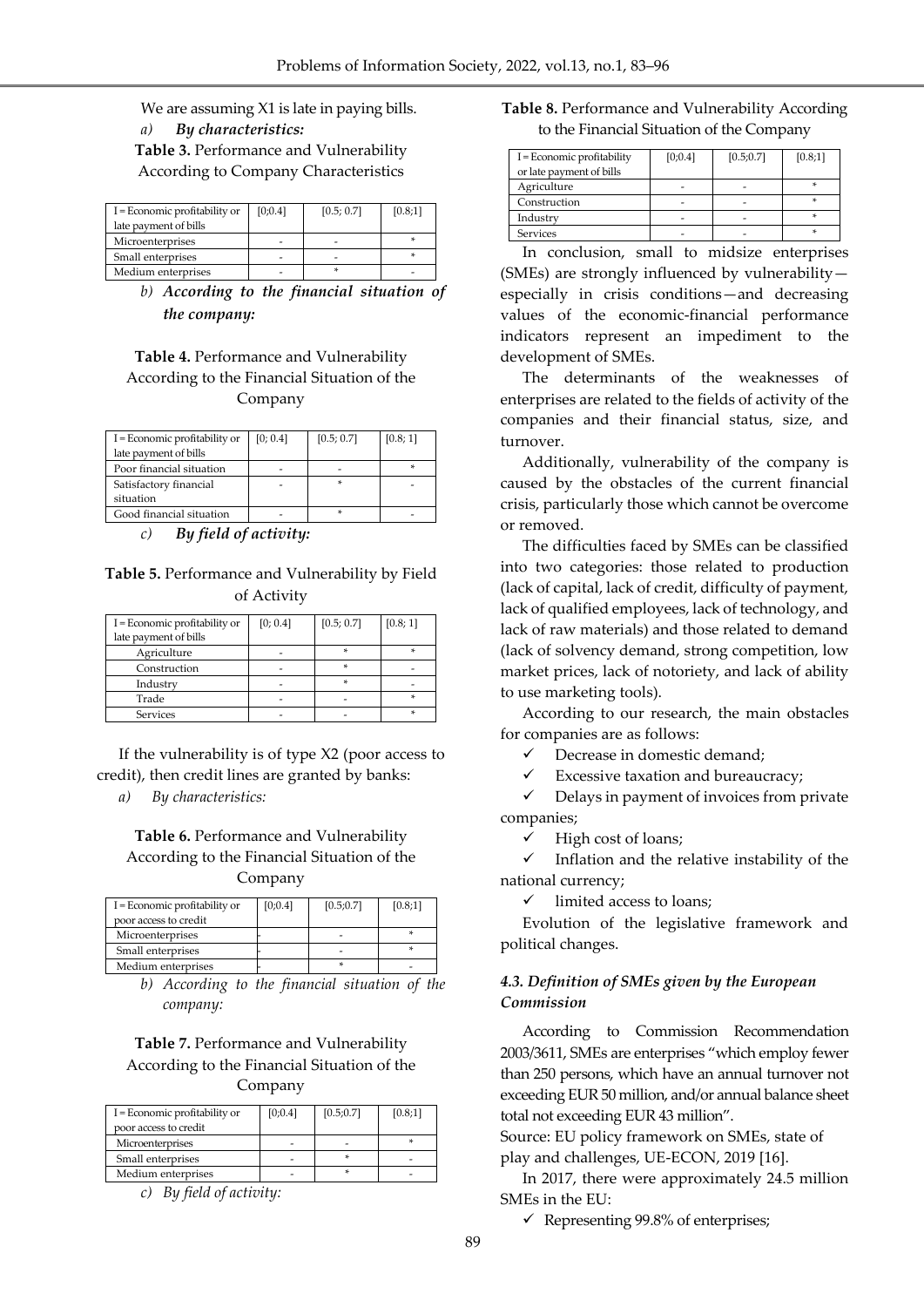| <b>Table 9.</b> Classification of Micro-, Small, and |  |
|------------------------------------------------------|--|
| Medium Enterprises                                   |  |

| Enterprise size<br>Employees |            | Turnover<br>(EUR) | Annual<br>balance<br>sheet (EUR) |
|------------------------------|------------|-------------------|----------------------------------|
| Micro                        | $\leq 10$  | $\leq 2$ m        | $\leq 2$ m                       |
| Small                        | $\leq 50$  | $\leq 10$ m       | $\leq 10$ m                      |
| Medium                       | $\leq 250$ | $\leq 50$ m       | $\leq 43$ m                      |

 $\checkmark$  Producing 56.8% of the value added;

 $\checkmark$  Employing 66.4% of the EU labor force.

In terms of supply, new companies mainly face financial problems because of their lack of resources, limited access to loans, and lack of customers and/or customers with pending payments. In terms of demand, entrepreneurs should consider that their problems depend on the constraints of competition in their markets, the fact that their companies are not as visible on the market and the lack of economic resources of potential customers.

## *4.4. The Performance of the Economic Agent and State Interventionism*

#### *4.4.1. State interventionism*

The state is a basic component of the functioning of the economy. It does not replace the market but completes the market and corrects market dysfunctions. Government intervention helps alleviate market failure [18] and ensures the proper functioning of the market through economic and legal instruments. It is also a guarantor of the proper functioning of the market economy.

The market mechanism refers to an abstract framework of a dynamic system in which internal and external factors directly influence the decision of the economic agent, for example prices are a determining factor in the decisions made by agents, which in turn influence prices.

|  | Table 10. Nonfinancial SMEs and Large Enterprises in 2017, Value Added and Employment |
|--|---------------------------------------------------------------------------------------|
|--|---------------------------------------------------------------------------------------|

|                         | Micro SMEs | Small SMEs | Medium-sized SMEs | All SMEs | Large enterprises | All enterprises |
|-------------------------|------------|------------|-------------------|----------|-------------------|-----------------|
| Number                  | 22,8       | 1.4        | 0,2               | 24,4     | 0.05              | 24,5            |
| (million)%              | 93.1%      | 5.8%       | 0.9%              | 99.8%    | 0.2%              | 100.0%          |
| Value added             | 1526       | 1292       | 1343              | 4161     | 3168              | 7328            |
| $(E \text{ billion})\%$ | 20.8%      | 17.6%      | 18.3%             | 56.8%    | 43.2%             | 100.0%          |
| People employed         | 42.0       | 28,6       | 24,2              | 94.8     | 47.9              | 142.7           |
| $(million)$ %           | 29.4%      | 20.0%      | 17.0%             | 66.4%    | 33.6%             | 100%            |

Source: Based on European Commission (2018a), p. 14, and Eurostat, National Statistical Offices, DIW Econ. [17]

The market as an automatic mechanism for regulating the functioning of the economy depends on the exchange instrument (price), as well as on signals received by economic agents. Competitiveness is the current characteristic of the market economy and which expresses a behavioral model of economic agents. Moreover, the economy as a model is currently moving towards the collaborative economic model.

The state represents, through its area, limits, and effects:

a) an autonomous decision center for achieving the objectives of general interest, as the market is insufficient in supplying the company with goods and services such as education, health care, and public services that do not take the form of goods;

b) an independent economic agent and partner of private capital in the form of actions (direct and indirect) as producer-consumer and seller-buyer;

c) a component of the functioning mechanism of the economy, because the state can intervene on the part of either the supply or the demand side to simultaneously complete and ensure the conduct of market operations. The state quantitatively and structurally influences demand and supply by developing economic branches.

*4.4.2. State intervention at the level of the business environment*

The state must ensure a normal competitive framework. This implies the existence of the following elements:

 $\checkmark$  The autonomy of the enterprises;

 $\checkmark$  Freedom to establish any type of enterprise;

 $\checkmark$  Promotion of the most profitable products based on the interests of each company;

 $\checkmark$  Equal economic-financial regulations for all economic agents, regardless of the form of ownership and size (neutral state);

 $\checkmark$  Free formation of prices;

 $\checkmark$  Stability through budgetary regulations on the external market;

 $\checkmark$  Measures to encourage participation in the external market;

 $\checkmark$  Clear regulations for the sanctioning, through the courts, of unprofitable enterprises.

State intervention in the development of the sector of SMEs can be summarized through pro and con arguments.

**Table 11.** The Effect of State Intervention

| The Effect of<br>Intervention | Arguments in<br>Support | <b>Arguments in Dissent</b>                     |
|-------------------------------|-------------------------|-------------------------------------------------|
| From the point of             | It uses resources       | SMEs are not, by definition,                    |
| view of economic              |                         | more efficiently and more efficient or dynamic. |
| efficiency                    |                         | grows faster than The direct relationship       |
|                               | large companies.        | between company size and                        |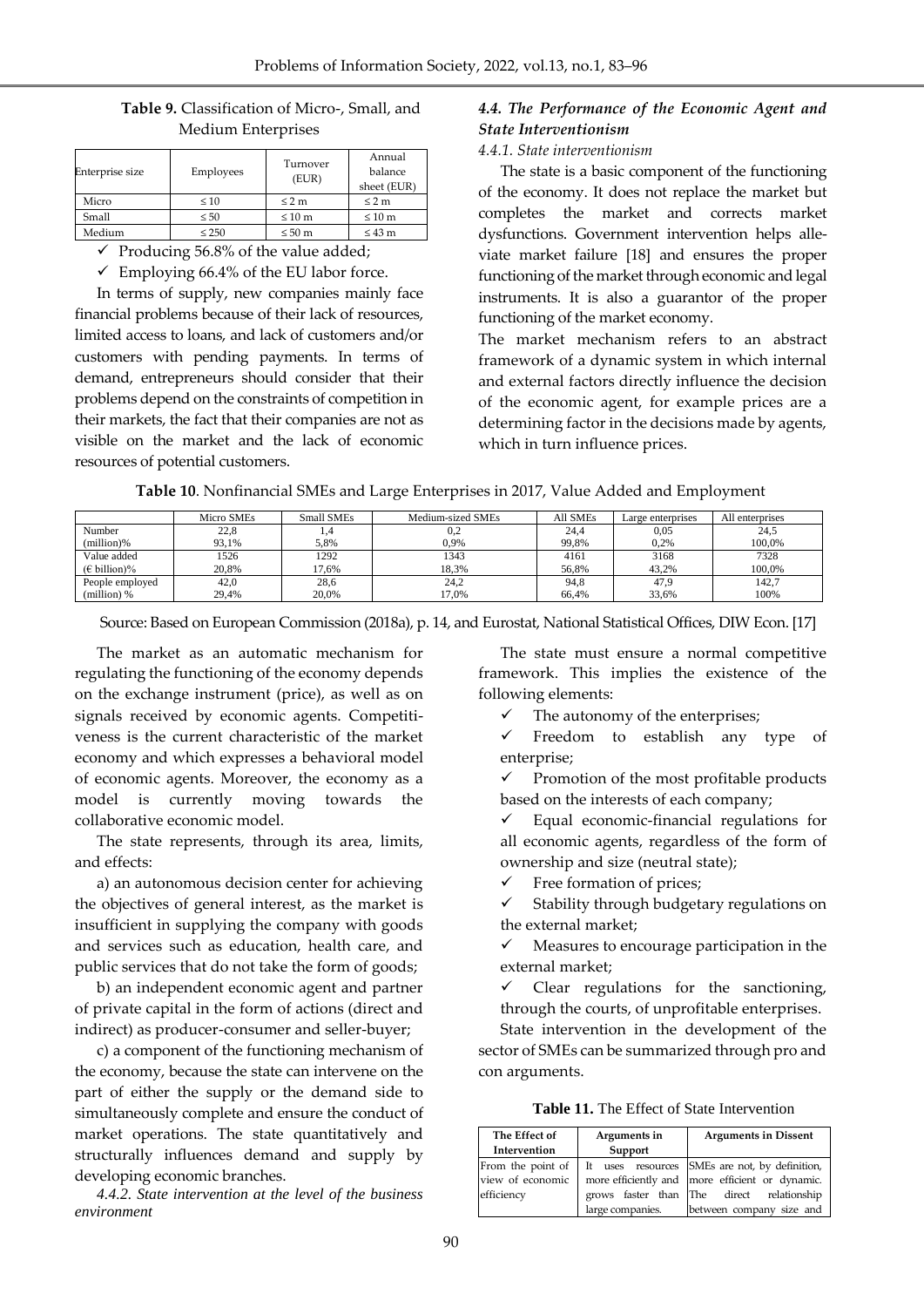|                   |                           | efficiency<br>could not<br>be    |  |  |
|-------------------|---------------------------|----------------------------------|--|--|
|                   |                           | demonstrated. It has been        |  |  |
|                   |                           | proven that innovation is the    |  |  |
|                   |                           | focus of large companies.        |  |  |
| From the point of | It creates jobs at a      | Destroys jobs in a proportion    |  |  |
| view<br>οf<br>job | faster rate than other    | almost equal to the number of    |  |  |
| creation          | types of businesses do    | jobs created, and as such the    |  |  |
|                   | and with a lower          | net gain of jobs must be         |  |  |
|                   | specific investment.      | evaluated.                       |  |  |
| From the point    | <b>Banks</b><br>do<br>not | SMEs are considered to be at     |  |  |
| of view of the    | a special<br>express      | high risk, because 7 out of 10   |  |  |
| concept of        | preference for SMEs,      | fail in the US in the first five |  |  |
| market economy    | even under higher         | after<br>they<br>vears<br>are    |  |  |
|                   | interest rates, and as    | established. The failure of      |  |  |
|                   | such the state must       | state intervention can have      |  |  |
|                   | through<br>intervene      | far more serious effects than    |  |  |
|                   | subsidized loans for      | the<br>failure<br>of<br>market   |  |  |
|                   | SME <sub>s</sub> .        | mechanisms.                      |  |  |

Thus, the main forms of state intervention at the micro level are:

neutral—the intervention affects the whole business environment (for example equal incentives for all economic agents, regardless of the sector of activity, the form of ownership, and the size of the companies);

discretionary—the state intervenes with specific regulations, in certain fields of activity, at certain times;

the intervention of the state as a regulatory agent—the modification of the legal framework determines the modification of the mechanism; and

the intervention of the state as an economic agent the state can be a producer, consumer, or partner in exchange operations; participate in auctions; and produce for society goods that cannot be realized by another economic agent. It must be specified that the state does not behave like any other agent, because it establishes the rules of the game and participates as a player within its own rules. State bodies are financed by taxes, not by voluntary exchange as in the case of private affairs. This is the reason why, regardless of how intense the competition at the level of economic agents, the state remains a very important actor in supporting the good functioning of the markets.

#### *4.4.3. The quality of state interventionism*

State interventionism in the market economy is measured by performance indicators and by quality indicators that reflect whether the state action is effective. We speak in this regard to the indicators of efficiency and effectiveness.

Performance measurement involves taking into account the distinction between the means used (input), the process (throughput), the product (output), and the result or the effect (outcome). From this perspective a connection can be established, on the one hand, between the benefits undertaken and the means used to obtain them and, on the other hand, between the objectives achieved through these benefits.

 $Means \rightarrow Products \rightarrow Effects$ Resources Achievements Impacts

Efficiency means maximizing the results of activity concerning the resources used. The measurement is achieved by reporting the outputs (results) to inputs (efforts). Managers consider that the efforts made to meet social needs are measurable and usually quantified (cost of material and both human and informational resources), whereas the social effects are difficult to determine and cannot be fully predicted.

Effectiveness denotes the relationship between the result obtained and the objective to be achieved.

The quality of state intervention in the economy determines the level of performance for the business environment.

We propose in this context that in the economic mechanism, there should be a body that monitors the quality of the intervention that also requires a minimum, permanent channel of regulation and flow in the economic environment.

We consider that the performance of the economic agent is closely related to the involvement of the state in the market, through the policies and the economic environment in which it carries out its activity. Through state interventions we appreciate an increase in the results of SMEs, the activity being more efficient.

The indicators that express the quality of state interventionism depend on how the state is involved in the business environment.

The preferred indicator for measuring efficiency should be the net profit of the company concerning the costs, taking into account in its determination the constant prices and eliminating, as much as possible, the effect of the price variations.

The intervention of the state (fig. 1) at the level of the economic agent is realized mainly through fiscal levers: direct and indirect taxes and contributions.

Therefore, the influence of the state intervention on the performance of the economic agent, commensurate with the economic and financial indicators, can have the following form.

Intervention → Transmission channel → Performance (Tax) *c* (indicators)

Where  $c =$  the state intervention rate as the indicator level decreases.

#### *4.5. The Impact of State Interventionism on the Performance of the Economic Agent*

The intervention of the state, at the level of the economic agent, is carried out by measures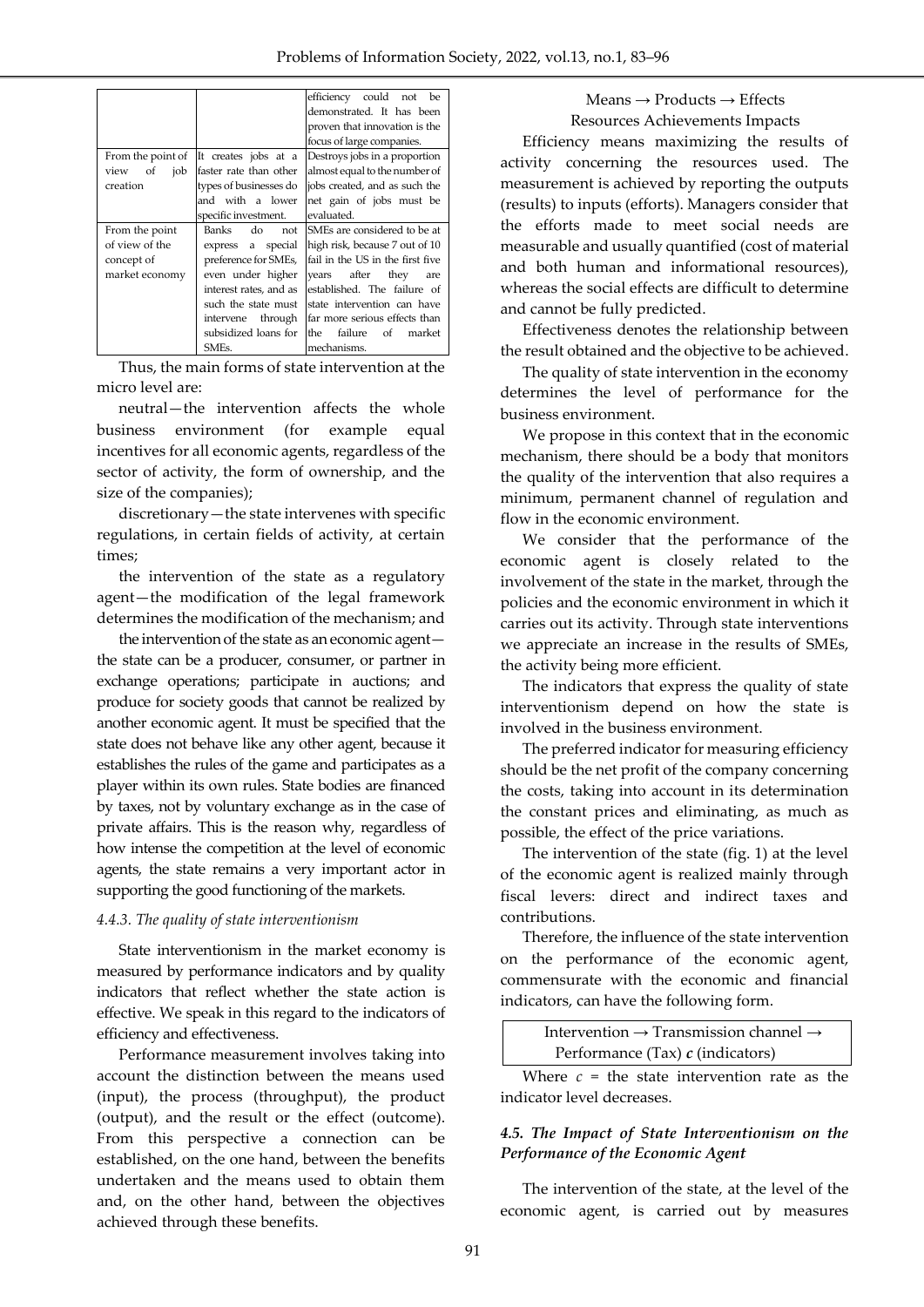regarding taxation, granting of guarantees, and facilities (sometimes also the suspension of some of these facilities), and through policies.

The performance of the economic agent will always be influenced by the intervention of the state, be it neutral or discretionary and regulating (corrective or compensating).

The affected organizations are mainly the small, young companies (especially those that are just established, such as start-ups) with lower-thanexpected financial performance indicators and a high degree of indebtedness; companies operating in various fields of activity (such as companies that provide public services); and companies in fields (such as industry, construction, and services) that are vulnerable to the financial crisis.

State interventionism is reflected in the company's performance through a coefficient  $\alpha$ , which shows the share with respect to the profitability as a result of this intervention and with respect to the state-enterprise relations.

α has positive values,  $\alpha \in [0.1]$ :

 $\alpha$  = 0, or neutral interventionism — the company is not affected;

 $\alpha$  = k discretionary intervention—state measures manifest in the form of vulnerabilities, with negative implications for the firm;

 $\alpha$  = 1-the state strongly influences the firm, forming an interdependent relationship between the two entities.

The two parties perceive coefficient  $\alpha$ differently because the coefficient itself is divided into a potential coefficient ( $\alpha$  p-desired, expected) and an effective coefficient ( $\alpha$  e-cert, realized), and each is interpreted differently by the firm and by the state.

Note:

 $\alpha$  a—modification at the level of the economic agent;

 $\alpha$  s-modification at the state level;

 $\alpha$  a p-potential change at the level of the economic agent;

 $\alpha$  s p — potential change at the state level;

 $\alpha$  a e—the effective modification at the agent level; and

 $\alpha$  s e — the actual change at the state level.

Additionally,  $\alpha$  p at the level of the economic agent is intended to be as low as possible so that the interventionism will be weak, without significant effects, and with as few difficulties and satisfactory taxation as possible so that the performance stays at the expected values.

 $\alpha$  p at the state level implies both an intervention through taxes and taxes through

which the level of the revenues to the state budget will increase.

Usually,  $\alpha$  is realized to the detriment of the agent because of the set of taxes imposed:  $\alpha$  ea <  $\alpha$ es. However the reverse situation can apply, in which  $\alpha$  it >  $\alpha$  es because the company avoids payment, because of the underground economy, or because tax evasion is encouraged.

The less the state intervenes, the higher the performance level and the desired results are.

Interventionism is achieved mainly through measures to increase taxation. If the state takes a positive measure (lowering the corporate income tax) simultaneously with a negative measure (increasing Value Added Tax (VAT)), interventionism can cause a lower impact on the firms and a greater impact on the population.

If interventionism is possible—that is, only if a measure is announced without certainty in the future—the implications for the firm will be much smaller than if the measures are certain. Therefore  $\alpha$  will be closer to 0 for the potential measures.

However, regardless of the situation,  $\alpha$ effectively  $>$   $\alpha$  potential and generates either stimulation or inhibition of the business.

The coefficient  $\alpha$  is in the range [0; 1], and depending on its value the state-economic relationship is identified. Thus:

 $\alpha$   $\epsilon$  [0; 0.1] - relationship of state-firm independence and performance level is not affected;

 $\alpha \in [0.1; 0.4]$  -relative independence, the state intervenes but does not produce significant effects on the firm's finances;

 $\alpha \in [0.5; 0.7]$  — slight dependence, meaning that the intervention is felt but the impact is bearable; and

 $\alpha \in [0.8; 1]$  -total dependence, indicating that interventionism has strong effects on performance indicators (turnover, profitability rates, liquidity, and working capital decrease concurrently with the increase of credits).

**Table 12**. State Interventionist Type

| State<br>interventionist<br>type | Modifying the performance<br>from the perspective of the<br>state $\alpha$ s | Change of performance<br>from the perspective of<br>the company's $\alpha$ a |
|----------------------------------|------------------------------------------------------------------------------|------------------------------------------------------------------------------|
| Neutral                          | $\alpha = 0$                                                                 | $\alpha = 0$                                                                 |
| Discretionary                    | $\alpha$ s<br>$\alpha \in [0.1; 1]$<br>$\alpha$ s > $\alpha$ a               | $\alpha$ a<br>$\alpha \in [0.1; 1]$<br>$\alpha$ a > $\alpha$ s               |

The quality of state interventionism is achieved by the difference:

 $[\alpha p - \alpha e] \gg 0 \rightarrow \alpha p > \alpha e$ 

The quality of interventionism is positive and beneficial for the company when  $\alpha$  p >  $\alpha$  e. Otherwise, it is not about quality but about the fact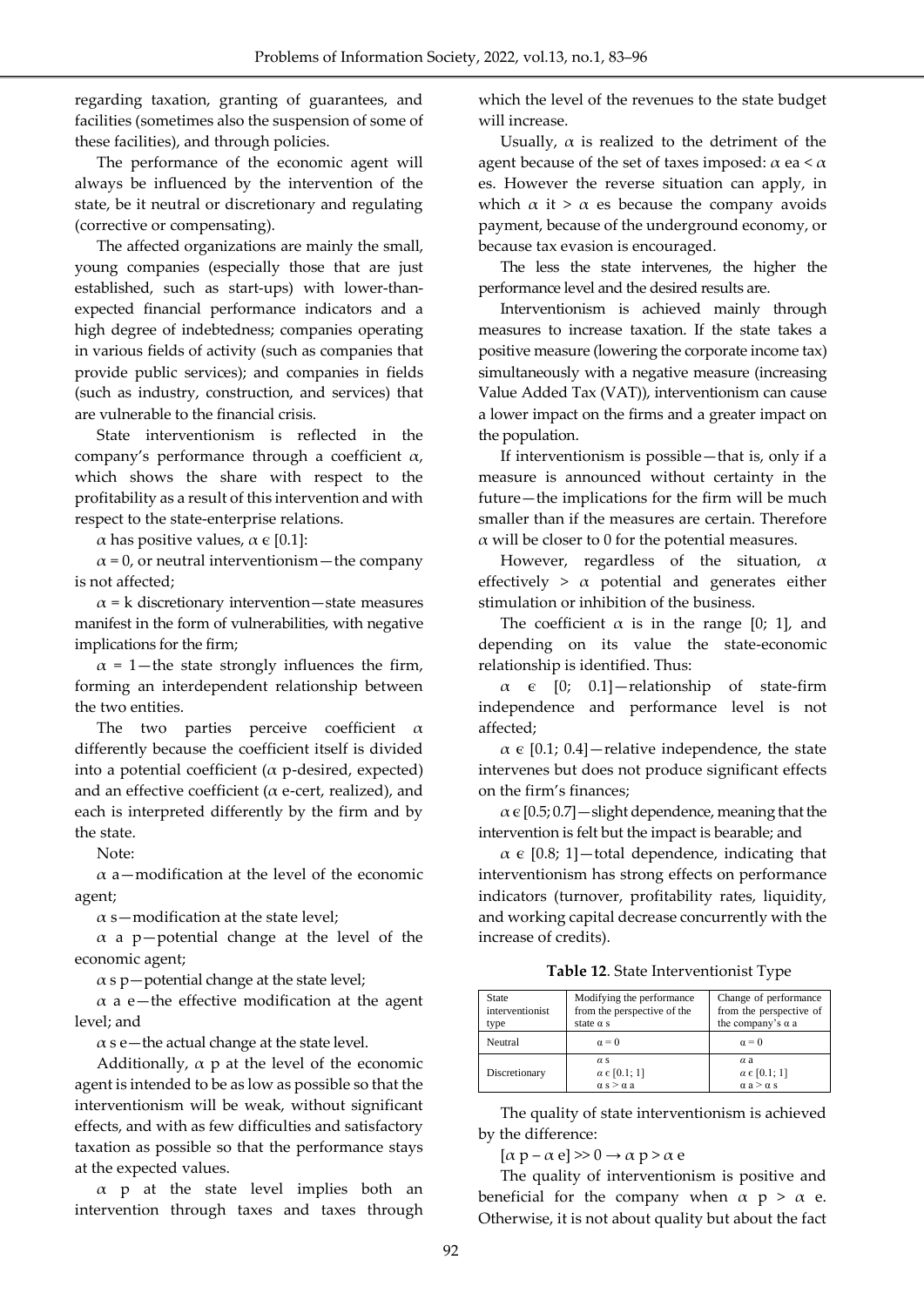that it negatively affects the company and the results that define its state of health. In conclusion, the performance level of the company is certainly influenced by the state intervention, the influence being realized by a coefficient  $\alpha \in [0, 1]$ , which reflects the weight of the state measures vis-à-vis the company in the economic-financial indicators (by increasing or decreasing performance) and, implicitly, the state-organization relationship.

So:

 $\alpha$  = 0 — we have neutral interventionism, and the company is not affected;

 $\alpha$  = k discretionary intervention—the state measures manifest in the form of vulnerabilities, with negative implications for the company;

 $\alpha$  = 1—the state strongly influences the firm, forming an interdependent relationship between the two entities.

The quality of state interventionism is reflected by the difference  $[α p - α e] \gg 0 \rightarrow α p > α e$ , where α p represents the potential change and  $\alpha$  e denotes the effective change. We speak of quality, in this context, as if the state intervenes at the firm level through positive measures (reduction of taxes, granting of various facilities) that will stimulate its activity and as if the performance indicators maintain their values. Conversely when restrictions are imposed, measures are introduced, or certain taxes are raised, then the business is inhibited.

The company's resistance to the negative interventionism of the state depends on several factors that help to bear the tax burden more easily or, on the contrary, determine in the situation whether the company faces difficulties that generate, in the worst case, the cessation of activity:

- $\checkmark$  The financial status of the company (before interventionism);
- $\checkmark$  The field of activity;
- $\checkmark$  The technology used;
- $\checkmark$  The management and competencies of staff;
- $\checkmark$  The level of competition;
- The level of demand.

#### *4.6 Credit transmission channel support for economic agent – SME: the case of euro area*

Credit transmission channel is very important as external factor for economic agents. SMEs need a strong support in the periods of crisis, so the case of the COVID-19 pandemic is not an exception. COVID-19 pandemic has a very big negative effect on business sector, especially on SMEs. We think that this economic agent needs a lot of attention and support in such difficult time because SMEs take a very important role in the whole economy

and creates a big part of GDP.

During the periods of crisis SMEs need funds in order to ensure the continuity of their activity. Commercial banks play an important role through credit transmission channel supporting business entities.

After analyzing Bank lending survey of euro area, we have identified that euro area commercial banks expected an increase in loan demand in SMEs segment while before was identified the decrease in loan demand because of lower amount of fixed investments and uncertainty because of COVID-19 pandemic. But despite the fact that commercial banks expected the increase of demand for loans in SMEs segments that tightened credit standards in most countries and planned to tightened credit standards even more in the nearest future. So, it means that SMEs will not get enough credit support from banking sector. In figure 1 we can see SMEs demand for loans during the period from 2015 Q2 to 2020 Q4 in backward looking approach and in different countries of euro area. A positive number means that demand for loans in SMEs segment increased.



**Fig. 1.** SMEs demand for loans in a period from 2015Q2 to 2020Q4 (Backward looking three months, Net percentage (frequency of tightened minus that of eased or reverse) [19].

The data above (fig. 1) show that in average in all countries SMEs have quite a strong demand for banking loans so it means that commercial banks play a very important role in funding this segment and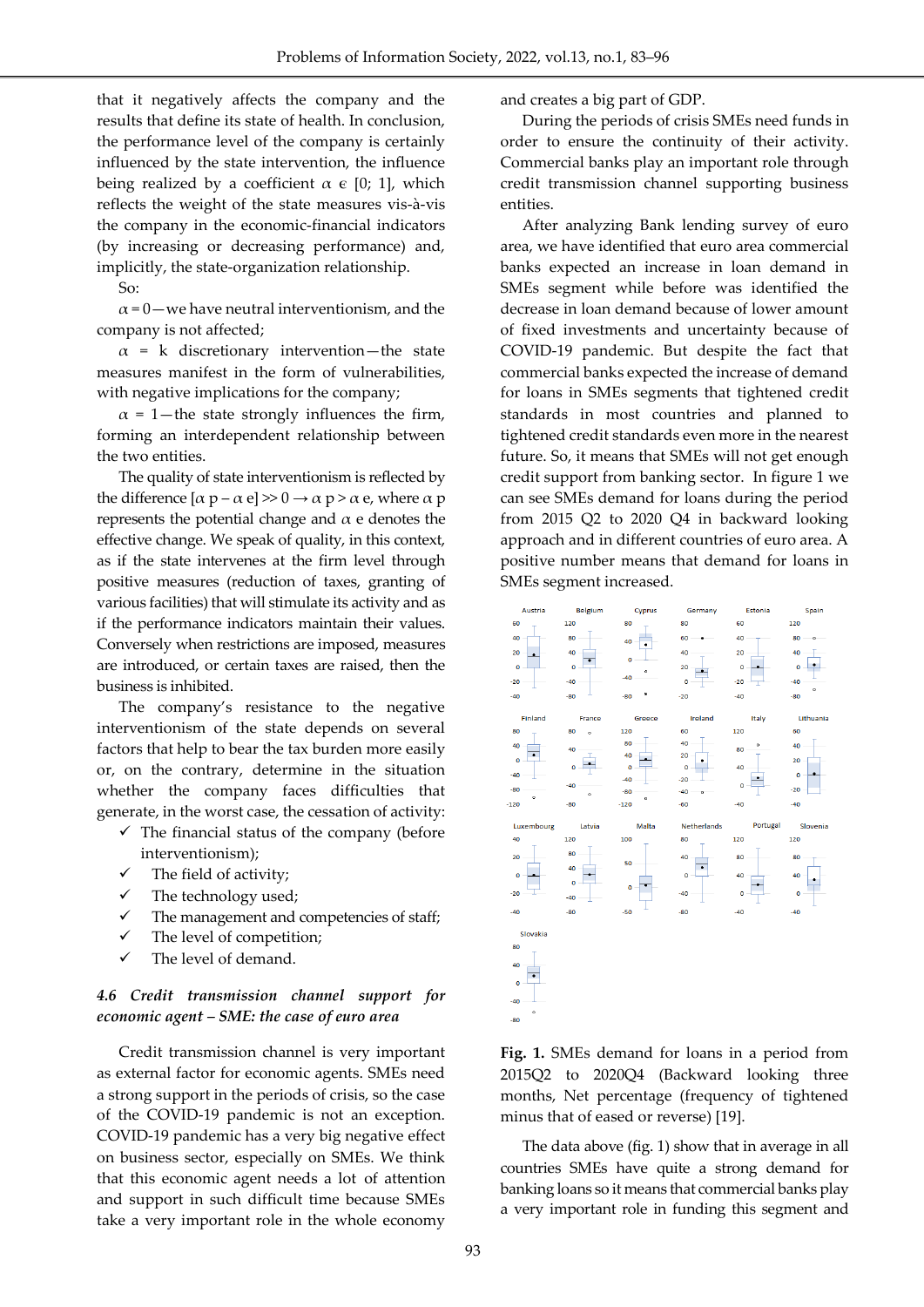adding value for economic support, especially in periods of crisis.

For better understanding of SMEs demand for loans we group all data into bins (table 11).

| Value         | Count | Percent | Cumulative<br>Count | Cumulative<br>Percent |  |
|---------------|-------|---------|---------------------|-----------------------|--|
| $[-100, -50)$ | 9     | 2.06    | 9                   | 2.06                  |  |
| $[-50, 0)$    | 78    | 17.85   | 87                  | 19.91                 |  |
| [0, 50)       | 274   | 62.70   | 361                 | 82.61                 |  |
| [50, 100)     | 72    | 16.48   | 433                 | 99.08                 |  |
| [100, 150)    | 4     | 0.92    | 437                 | 100.00                |  |
| Total         | 437   | 100.00  | 437                 | 100.00                |  |

**Table 13.** Tabulation of SMEs demand for loans

Table 13 shows that in 80,1 percent of all cases SMEs demand for loans increased.



**Fig. 2.** SMEs demand for loans in a period from 2015Q2 to 2020Q4 with Kernel density function (Forward looking three months, Net percentage

(frequency of tightened minus that of eased or reverse). [10].

To identify the main factors which have the strongest influence on the supply of credit from the banking system we used a dependent variable Supply (credit standards) Backward looking three months, Diffusion index and four independence variables: Impact of general economic activity (GEA), Impact of risk on the collateral demanded (RCD), Impact of bank`s risk tolerance (BRT) and Impact of ability to access market financing (AAMF).

From the table 15 we can see that all independent variables are statistically significant. And the most interesting point is that the strongest effect on SMEs credit supply is from bank`s risk tolerance. Less effect we got from general economic activity and risk on the collateral demanded.

Ability to access market financing affect credit supply in opposite way. That means if SMEs have more chances to attract funds from other sources then credit supply increases. So, the main conclusion of this research is that the main factor for credit supply is banks' risk tolerance and it is very hard to manage it.

We think thank even easing monetary policy is not able to control this process. We see different points in this situation: tightening in credit standards for SMEs has positive effect for financial stability but negative effect for SMEs investments and continuity as SMEs cannot get access to funds in difficult periods because at such periods commercial banks have low risk tolerance and use tightening policy for credit standards. So in such critical situations and periods of crisis the role of government is very important.

**Table 14.** Descriptive statistics of the variables

|                     | <b>GEA</b>  | <b>AAMF</b> | <b>RCD</b>  | <b>BRT</b>  | <b>DBWDI</b> | <b>DBWNP</b> | <b>DFWDI</b> | <b>DFWNP</b> |
|---------------------|-------------|-------------|-------------|-------------|--------------|--------------|--------------|--------------|
| Mean                | 2.258032    | $-0.409588$ | 1.429130    | 2.432334    | 8.348558     | 15.70140     | 12.71892     | 23.89941     |
| Median              | 0.000000    | 0.000000    | 0.000000    | 0.000000    | 9.340000     | 16.67000     | 10.00000     | 20.00000     |
| Maximum             | 100.0000    | 54.58000    | 75,00000    | 100,0000    | 80,00000     | 100.0000     | 89.26000     | 100.0000     |
| Minimum             | $-54.26000$ | $-50.00000$ | $-40,00000$ | $-40.00000$ | $-63,00000$  | $-100.0000$  | $-63,00000$  | $-75.00000$  |
| Std. Dev.           | 20.70559    | 8.106524    | 10.92538    | 12.74613    | 17.34454     | 31.02056     | 18.00706     | 30.87749     |
| <b>Skewness</b>     | 1.342145    | 1.231039    | 1.542356    | 2.194401    | 0.227468     | $-0.150082$  | 0.676750     | 0.221749     |
| Kurtosis            | 7.248607    | 21.19144    | 12.94490    | 14.45971    | 5.064117     | 3.750956     | 5.441661     | 2.970731     |
| Jarque-Bera         | 3678.968    | 49088.28    | 15792.67    | 21935.43    | 650.7725     | 95.27079     | 1135.278     | 28.77596     |
| Probability         | 0.000000    | 0.000000    | 0.000000    | 0.000000    | 0.000000     | 0.000000     | 0.000000     | 0.000001     |
| Sum                 | 7894.080    | $-1431.920$ | 4996.240    | 8503.440    | 29186.56     | 54892.08     | 44465.36     | 83552.32     |
| Sum Sq. Dev.        | 1498381.    | 229676.5    | 417176.9    | 567811.3    | 1051412.     | 3363151.     | 1133269.     | 3332202.     |
| <b>Observations</b> | 3496        | 3496        | 3496        | 3496        | 3496         | 3496         | 3496         | 3496         |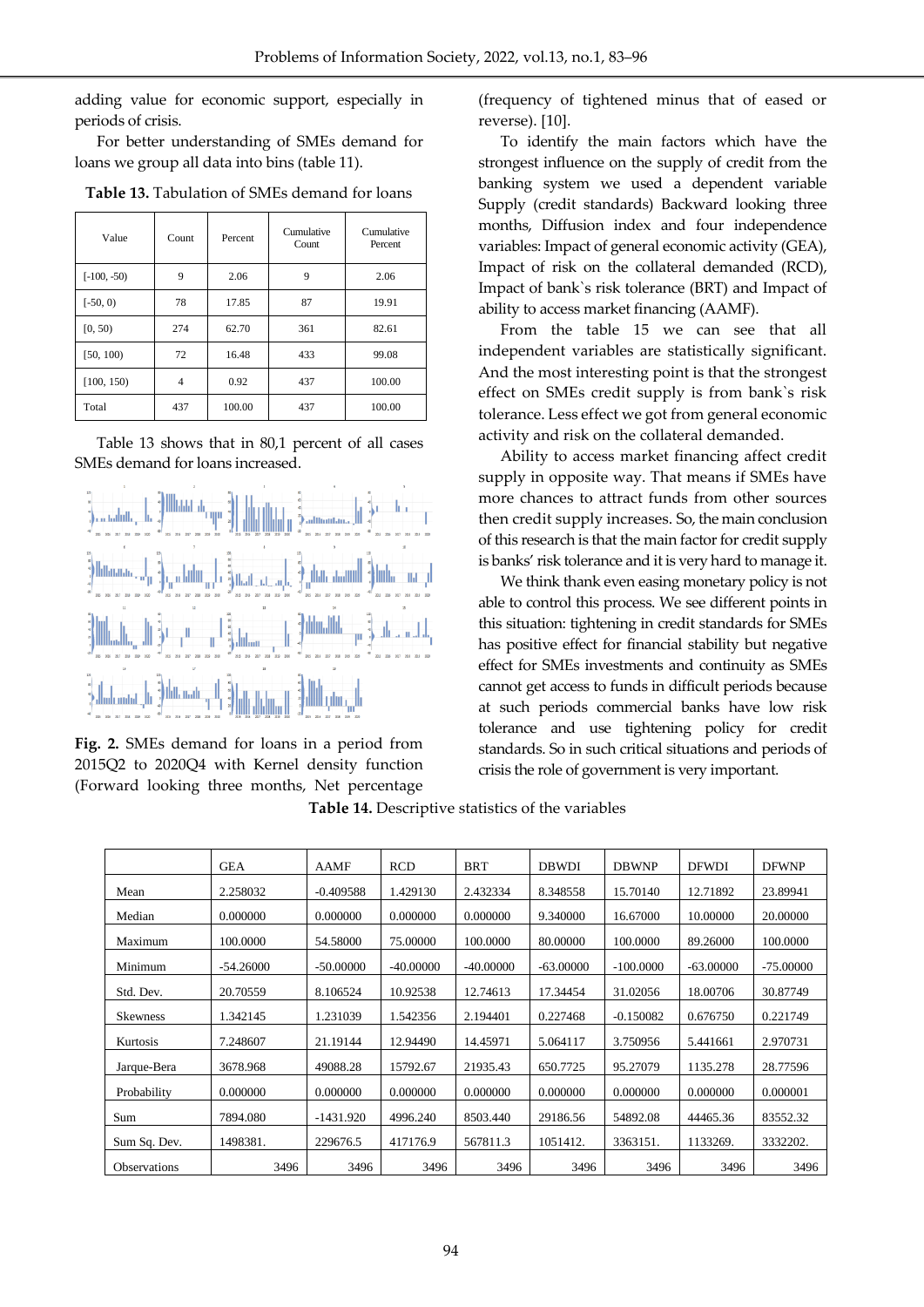| Method: Pooled Least Squares             |             |                    |             |        |
|------------------------------------------|-------------|--------------------|-------------|--------|
| Sample: 2015Q2 2020Q4                    |             |                    |             |        |
| Included observations: 437               |             |                    |             |        |
| Cross-sections included: 12              |             |                    |             |        |
| Total pool (balanced) observations: 5244 |             |                    |             |        |
|                                          |             |                    |             |        |
| Variable                                 | Coefficient | Std. Error         | t-Statistic | Prob.  |
| C                                        | $-0.129988$ | 0.097116           | $-1.338476$ | 0.1808 |
| GEA                                      | 0.171098    | 0.005988           | 28.57438    | 0.0000 |
| <b>RCD</b>                               | 0.024371    | 0.011496           | 2.120037    | 0.0340 |
| <b>BRT</b>                               | 0.346063    | 0.010301           | 33.59356    | 0.0000 |
| <b>AAMF</b>                              | $-0.060511$ | 0.012101           | $-5.000608$ | 0.0000 |
| Root MSE                                 | 6.885496    | R-squared          | 0.522330    |        |
| Mean dependent var                       | 1.157712    | Adjusted R-squared | 0.521965    |        |
| S.D. dependent var                       | 9.963518    | S.E. of regression | 6.888781    |        |
| Akaike info criterion                    | 6.698618    | Sum squared resid  | 248618.3    |        |
| Schwarz criterion                        | 6.704878    | Log likelihood     | $-17558.78$ |        |
| Hannan-Quinn criter.                     | 6.700807    | F-statistic        | 1432.206    |        |
| Durbin-Watson stat                       | 1.583463    | Prob(F-statistic)  | 0.000000    |        |

**Table 15.** Pooled Least Squares results

Fig. 3 shows that in most cases in the euro area region banking credit standards for SMEs were tightened.

We see only some easing credit standard conditions in Finland, Greece, Italy, Latvia, Malta and Slovakia. For further research, having more data in the COVID-19 period, it would be interesting to research SMEs financial results in the mentioned countries which had better credit channel.

All in all, we reject our hypothesis, H – Commercial banks support economic agent – SME in the period of COVID-19 pandemic through the credit transmission channel, because our research revealed that in broad sense lots of commercial banks in euro area countries tightened credit supply and reduced opportunities for SMEs to get funds from the banking sector.



**Fig. 3**. SMEs supply for loans (credit standards) in a period from 2015Q2 to 2020Q4 Data source:<https://sdw.ecb.europa.eu/browse.do?node=9691600>